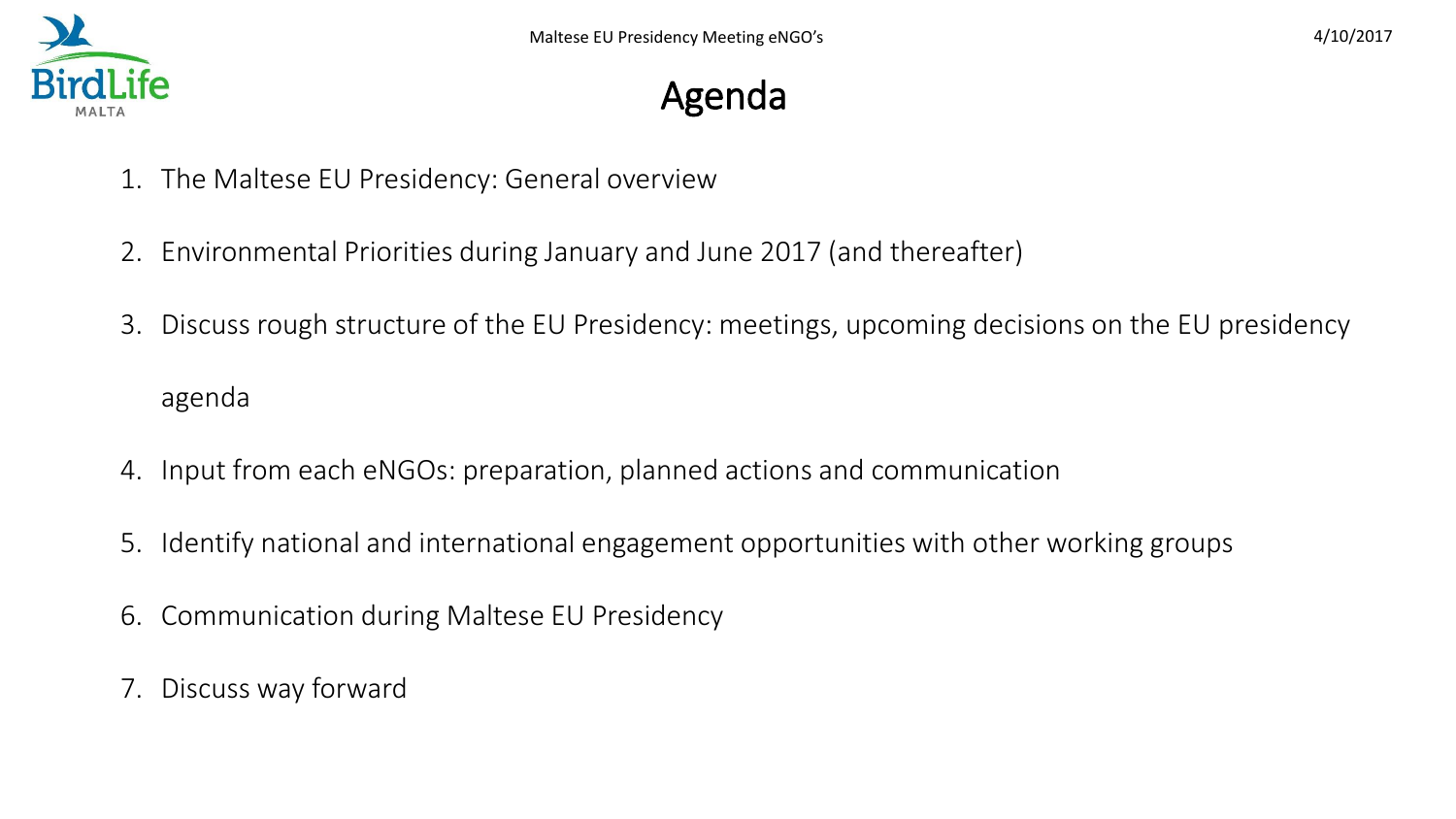

### The Maltese EU Presidency: General overview

- The presidency of the Council rotates among the EU member states every 6 months
- Tasks include: to chair meetings at every level in the Council, mediate compromises between the

#### 28 EU member states between EU institutions

• Trio Presidency: sets long-term goals and prepares a common agenda, current trio is

Netherlands (January to June 2016) and Slovakia (July to December 2016), Malta (January to

#### June 2017) – first EU Presidency

- Malta will manages the daily EU policy debates, and to a certain extent has the possibility to shape EU agenda priorities
- <http://www.eu2017.mt/en/Pages/home.aspx>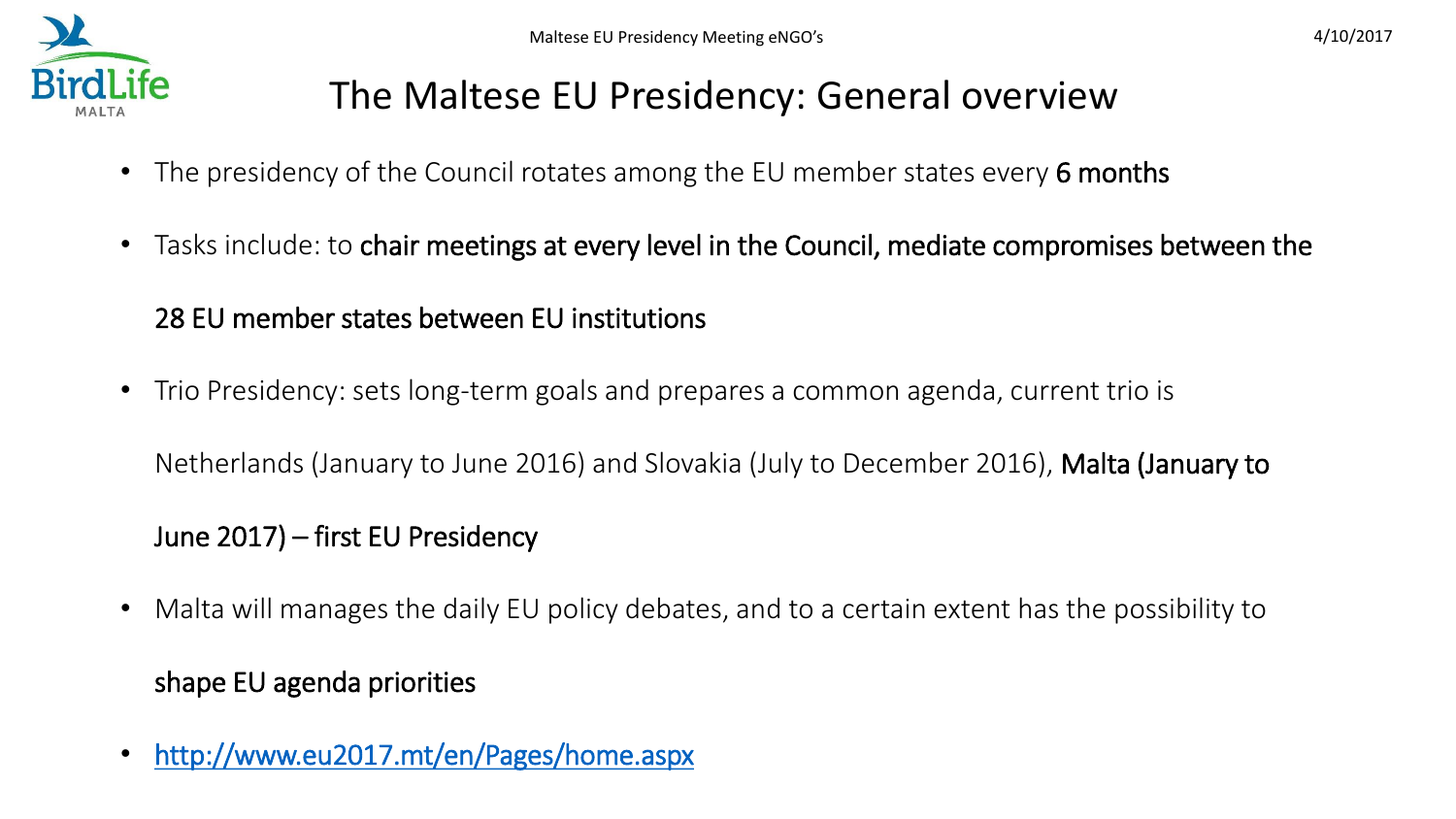

### The current EU Presidency: Key Areas and Main Goals

- Stronger economies with more jobs
- Societies enabled to empower and protect
- A secure energy and climate future
- A trusted area of fundamental freedoms
- Effective joint action in the world

• Environment: improved resource management in the areas of waste, water, air and biodiversity,

creating new green jobs and developing a more competitive resource-efficient economy

(including circular economy)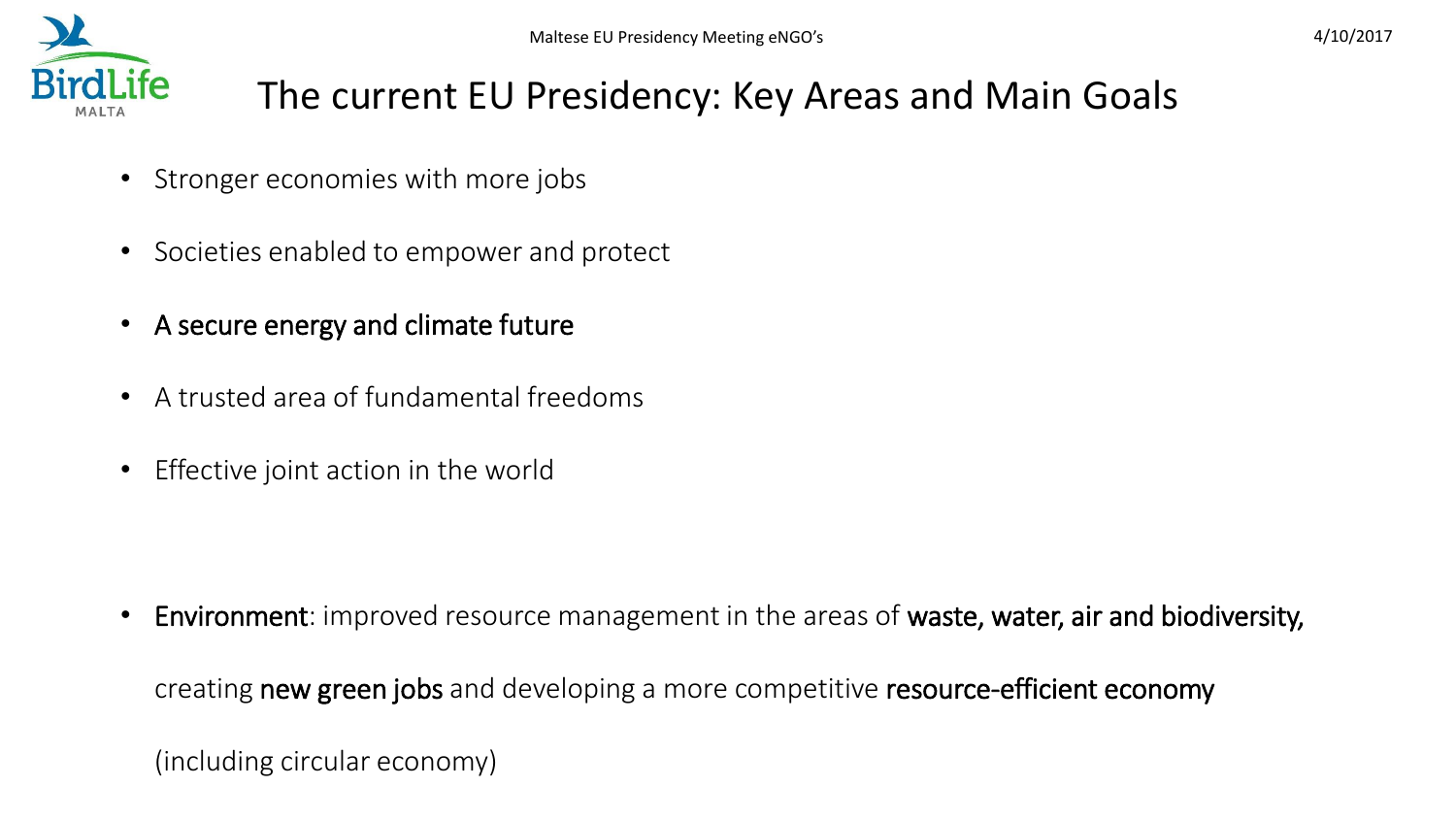# Engagement of NGO's during EU Presidencies

• The role of national NGOs is to advocate in close cooperation with international platforms for a

few chosen priorities on EU and national level

- Engagement on both advocacy and project level
- Make use of the opportunity to strengthen the platform, relationships and individual NGOs
- Highlight own work and combine forces to achieve mutual goals
- Make use of the moment to promote environmental awareness among civil society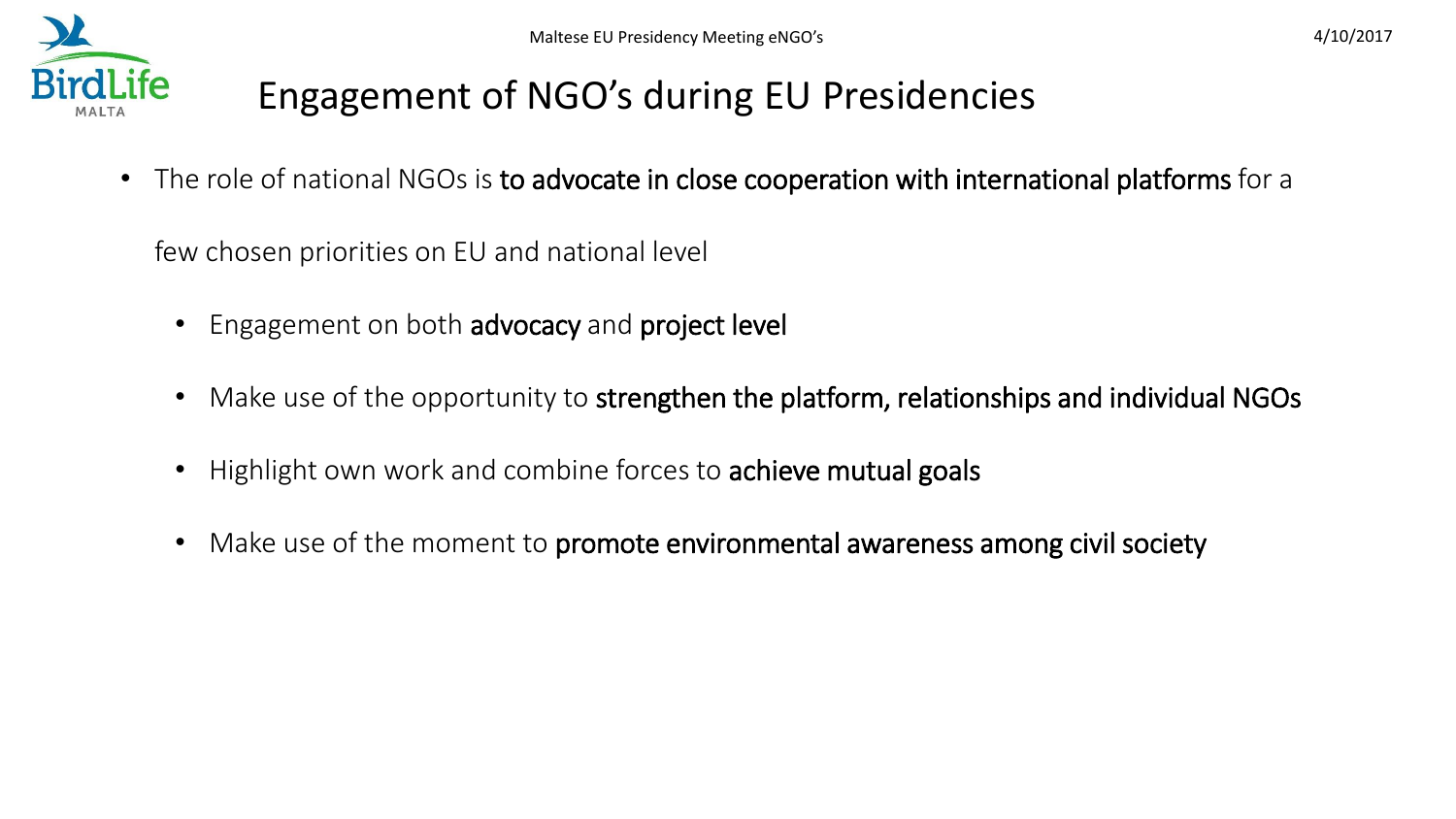

### Environmental Priorities during January and June 2017

- Sustainable development, SDG's and Agenda 2030
- Avoiding harmful international trade and investment agreements (e.g. TTIP)
- Fighting climate change and improving energy security
- Creating a circular economy through product design and better management of waste
- Improving environmental governance
- Protecting biodiversity and ecosystems
- New steps to chemical safety, including nanotechnology and mercury
- Towards a sustainable food and farming policy as part of a new EU Budget of results
- An ecosystem based approach to fisheries management and aquaculture production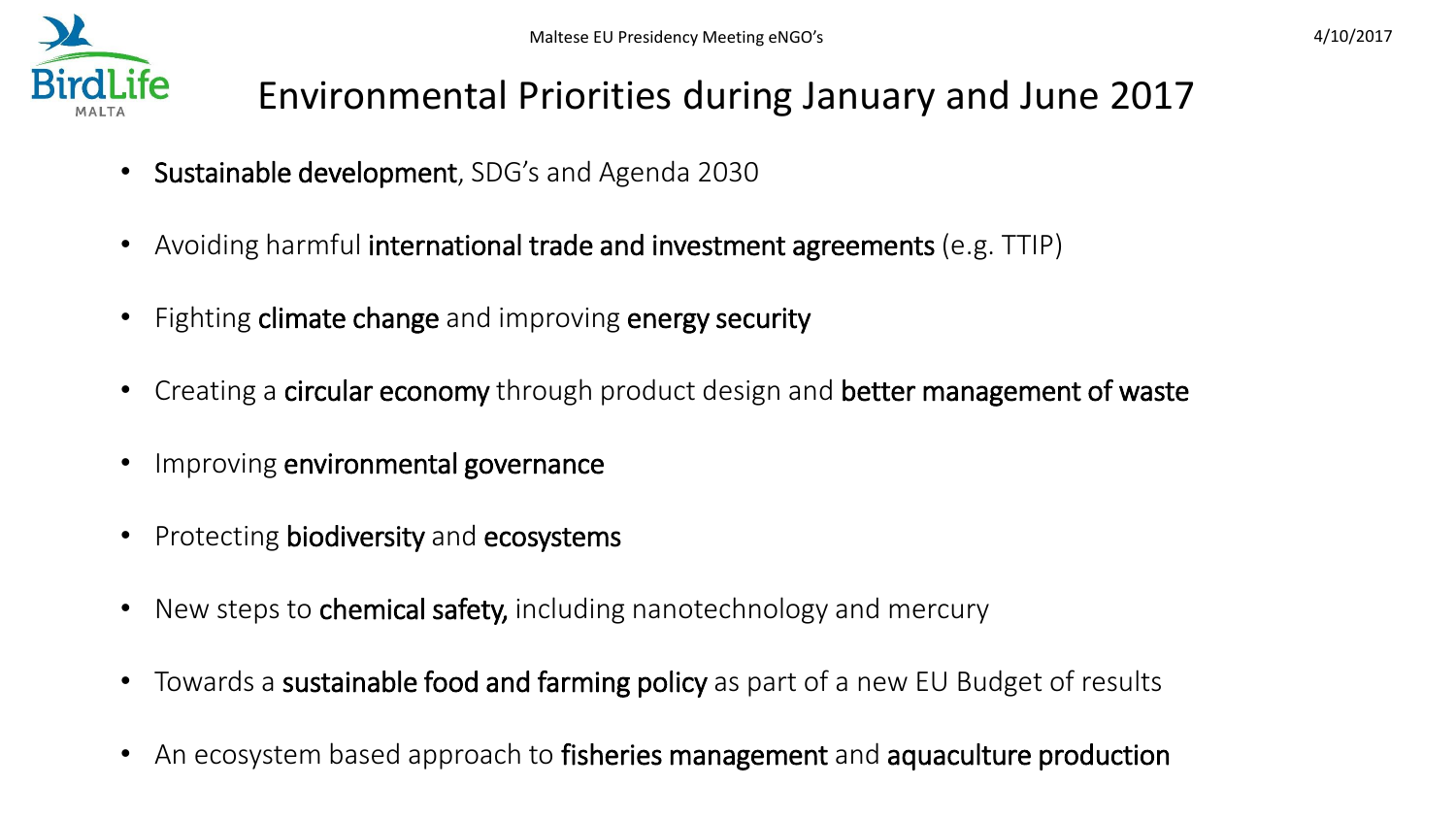# BirdLife Priorities during January and June 2017

- Nature Directives post Fitness Check
- New policy for Climate and Energy, including sustainability criteria for Biomass
- Fisheries and marine environment
- Common Agricultural Policy (CAP)
- Multiannual Financial Perspective
- Preparations for Our Ocean 2017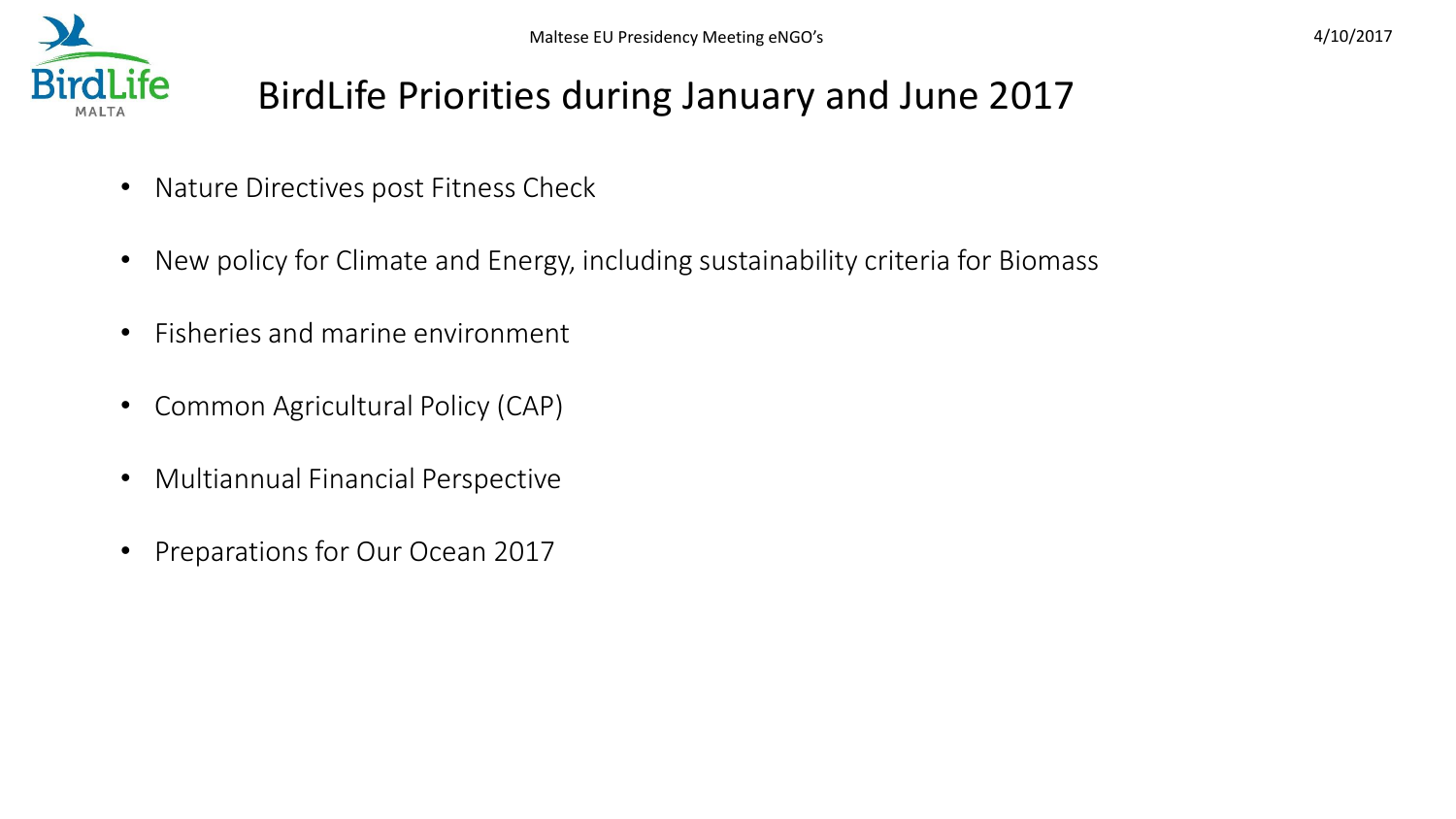

- Slovakian EU Presidency:
	- Environmental Crime Conference on the European Union Action Plan for the Fight Against Environmental Crime 24 - 25 November 2016
	- Informal meeting of Water and Marine Directors of the European Union, Candidate and EFTA Countries 27 November 2016
	- Environment Council (ENV) 19 December 2016
- Maltese EU Presidency
	- High-level meeting on future of EU (EU Brexit) 3 February 2017
	- Council Meeting of Ministers of Environment 25 April 2017
	- International Meeting on Med-Fish Forever 29 30 May 2017
	- Meeting on Habitat Directive End of May
	- Meeting on Water and Marine **End of June**